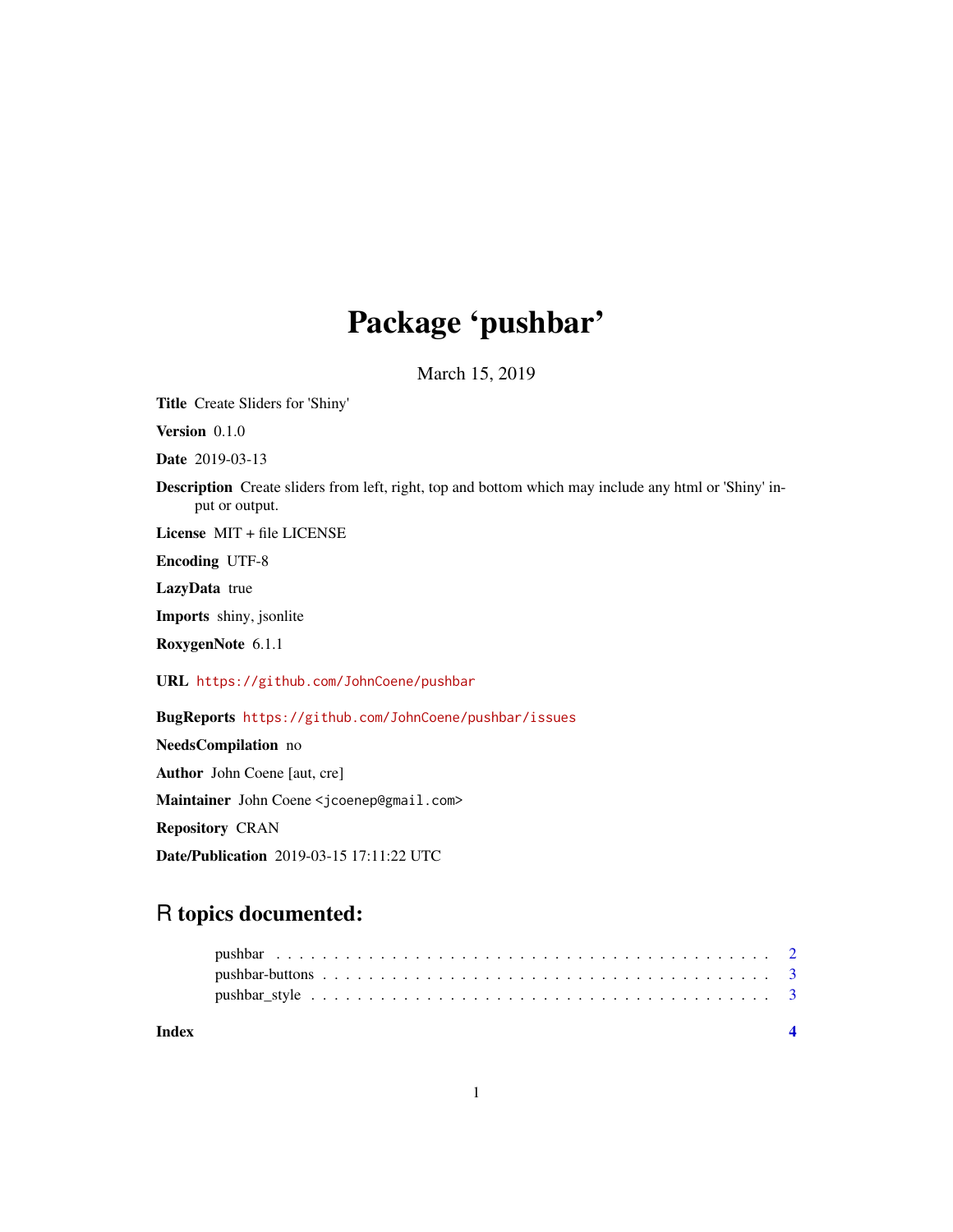<span id="page-1-1"></span><span id="page-1-0"></span>

#### Description

Set up pushbar.

Creates element containing pushbar content.

#### Usage

pushbar\_deps()

```
setup_pushbar(blur = FALSE, overlay = TRUE)
```

```
pushbar(..., id = from, from = c("left", "right", "top", "bottom", "bottom"),class = NULL, style = pushbar_style())
```
#### Arguments

| blur    | Whether to blur the background when pushbar is opened.   |
|---------|----------------------------------------------------------|
| overlay | Whether to darken the background when pushbar is opened. |
| .       | Any other valid tags.                                    |
| id      | Id of pushbar.                                           |
| from    | Wherefrom the pushbar should open.                       |
| class   | Additional class to pass to div.                         |
| style   | Valid css defaults to pushbar_style.                     |

#### Details

Creates a div.

#### Note

You are advised to add padding inside your pushbar i.e.: style="padding:20px;"

#### Examples

```
library(shiny)
ui <- fluidPage(
  pushbar_deps(),
  actionButton("open", "Open pushbar"),
  pushbar(
    h4("HELLO")
  )
\mathcal{L}
```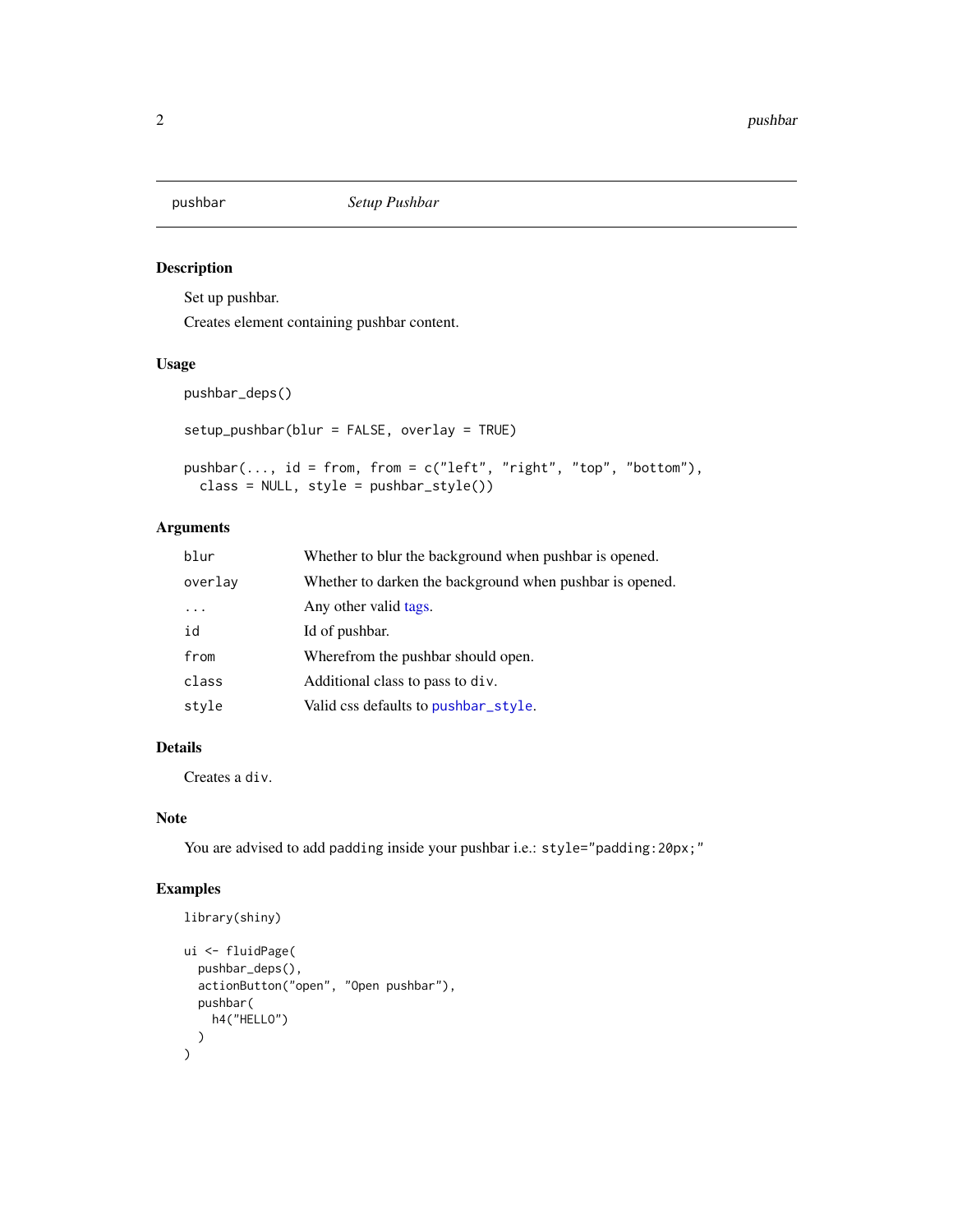#### <span id="page-2-0"></span>pushbar-buttons 3

```
server <- function(input, output, session){
  setup_pushbar()
  observeEvent(input$open, {
   pushbar_open()
 })
}
if(interactive()) shinyApp(ui, server)
```
pushbar-buttons *Pushbar Buttons*

#### Description

Open and close pushbar programatically.

#### Usage

```
pushbar_open(id = c("left", "right", "top", "bottom"))
```
pushbar\_close()

#### Arguments

id Id of pushbar to open.

<span id="page-2-1"></span>pushbar\_style *Style*

#### Description

Default pushbar CSS, used in [pushbar](#page-1-1).

#### Usage

pushbar\_style()